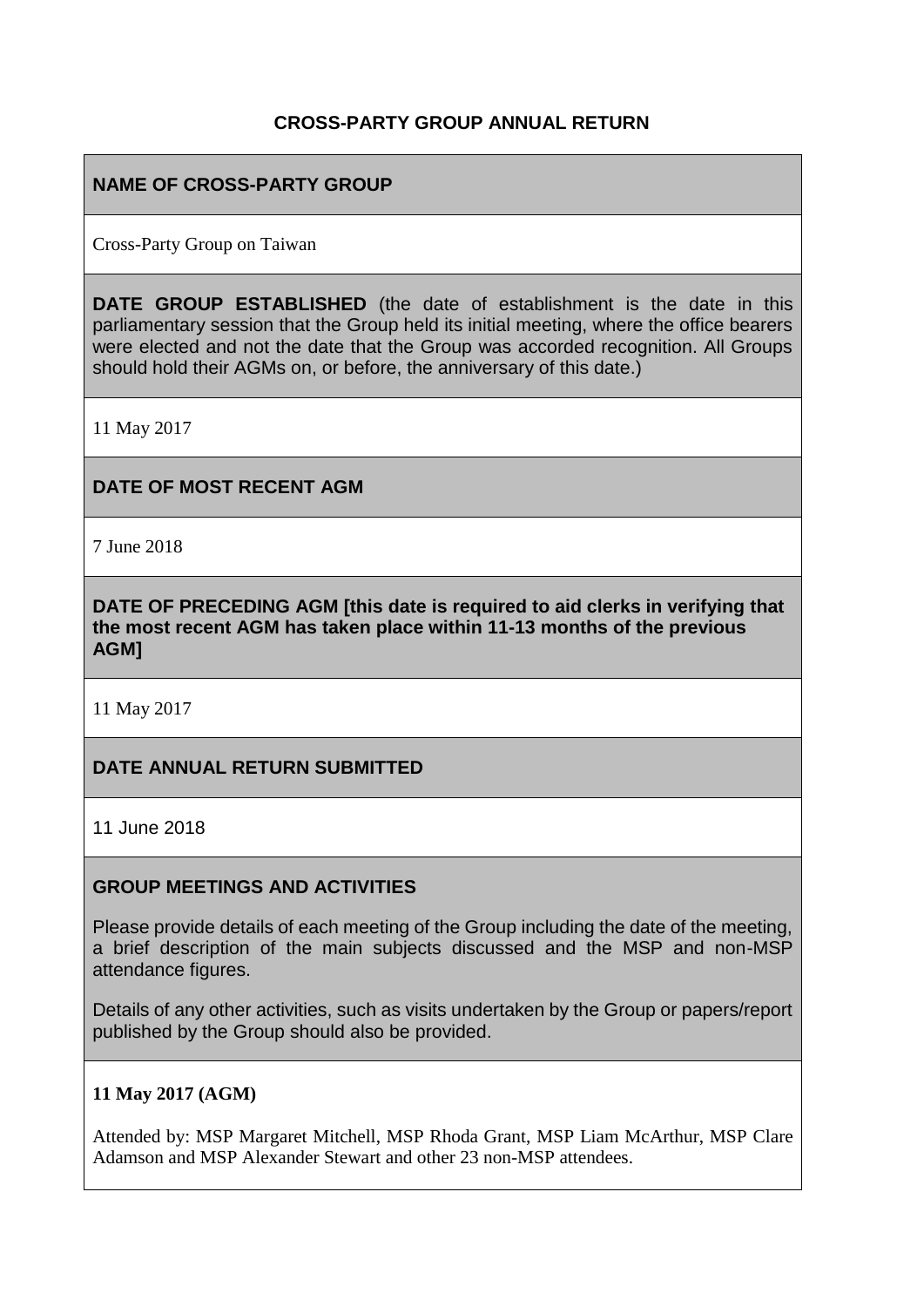The meeting was the 1st session and the Annual General Meeting of Cross-Party Group (CPG) on Taiwan for 2017/18. James Dornan MSP, Margaret Mitchell MSP and Rhoda Grant MSP were elected the co-convenors for CPG on Taiwan, and Mr Hsinyen Lai was elected to continue to remain in the position as the Secretary of the group.

In the AGM session, Margaret as the chair gave a review of the previous meeting minutes on 22 September 2016, which was approved by the members, and her welcome remarks for the meeting. Following the AGM, Ms. Jane Hsu, Director General of Edinburgh Office of the Taipei Representative Office in the UK, gave an update report on Taiwan's recent developments and participation in the international society. In her report, Jane mentioned that Taiwan, unfortunately, did not receive an invitation to participate in the World Health Assembly (WHA) in Geneva in 2017. In the past eight years, Taiwan has been actively participating in the WHA and has always been committed to a wide range of the world health issues through international collaboration. Regarding this, Margaret noted that 'it is disappointing to hear that Taiwan was not invited to the WHA. But CPG on Taiwan would be delighted to support Taiwan on this issue'. Jane expressed her gratitude for the support from Margaret, other MSPs and non-MSP members of CPG on Taiwan.

In the discussion session, Jane introduced the National Energy Program Delegation from Taiwan that had just attended 'All-Energy Exhibition and Conference' in Glasgow on 10<sup>th</sup> and 11<sup>th</sup> May. The delegation gave a brief presentation titled "A snapshot of Taiwan's National Energy Programme and international cooperation on renewable energy projects", with featured guest speakers: Dr Kuang-Chong Wu, CEO of the National Energy Program-Phase II (NEP-II) Program Office, and Dr Yen-Haw Chen, Associate Research Fellow and Deputy Director, Taiwan Institute of Economic Research (TIER). The presentation highlighted the development of Taiwanese Government on the issue of renewable energy and how it could be carried out based on the current achievement and through international collaboration. In the Q&A session, Mr Ian McKee, the co-founder and former MSP co-convenor of CPG on Taiwan, raised a question of how Taiwanese Government has been managing a challenging issue of energy storage. Ian's concern also resonated with Rhoda and Margaret's questions on reducing energy consumption and how the Government has tackled these challenges. Replied Dr Wu and Dr Chen, the Government has been working closely with local authorities, e.g. Taipei Municipal Government, to initiate different projects on 'demand response programme' and 'virtual electronic account'. These projects aims to include more households that could collaborate further with local authorities. The meeting was then followed by a general discussion and networking session.

# **24 April 2018**

Attended by: MSP Margaret Mitchell, MSP Rhoda Grant and MSP Liam McArthiur and other 28 non-MSP attendees.

Update on CPG on Taiwan's Recent Developments:

- The Co-Convener, MSP Rhoda Grant, chaired the meeting and provided a brief review of the previous meeting held on  $11<sup>th</sup>$  September 2017. The previous meeting minutes were approved by the members of the CPG on Taiwan.
- The Director General of the Taipei Representative Office (TRO) in Edinburgh, Jason C.C. Lien, noted that a number of motions have been proposed with the support of many MSPs as well as members of the CPG on Taiwan. These motions included: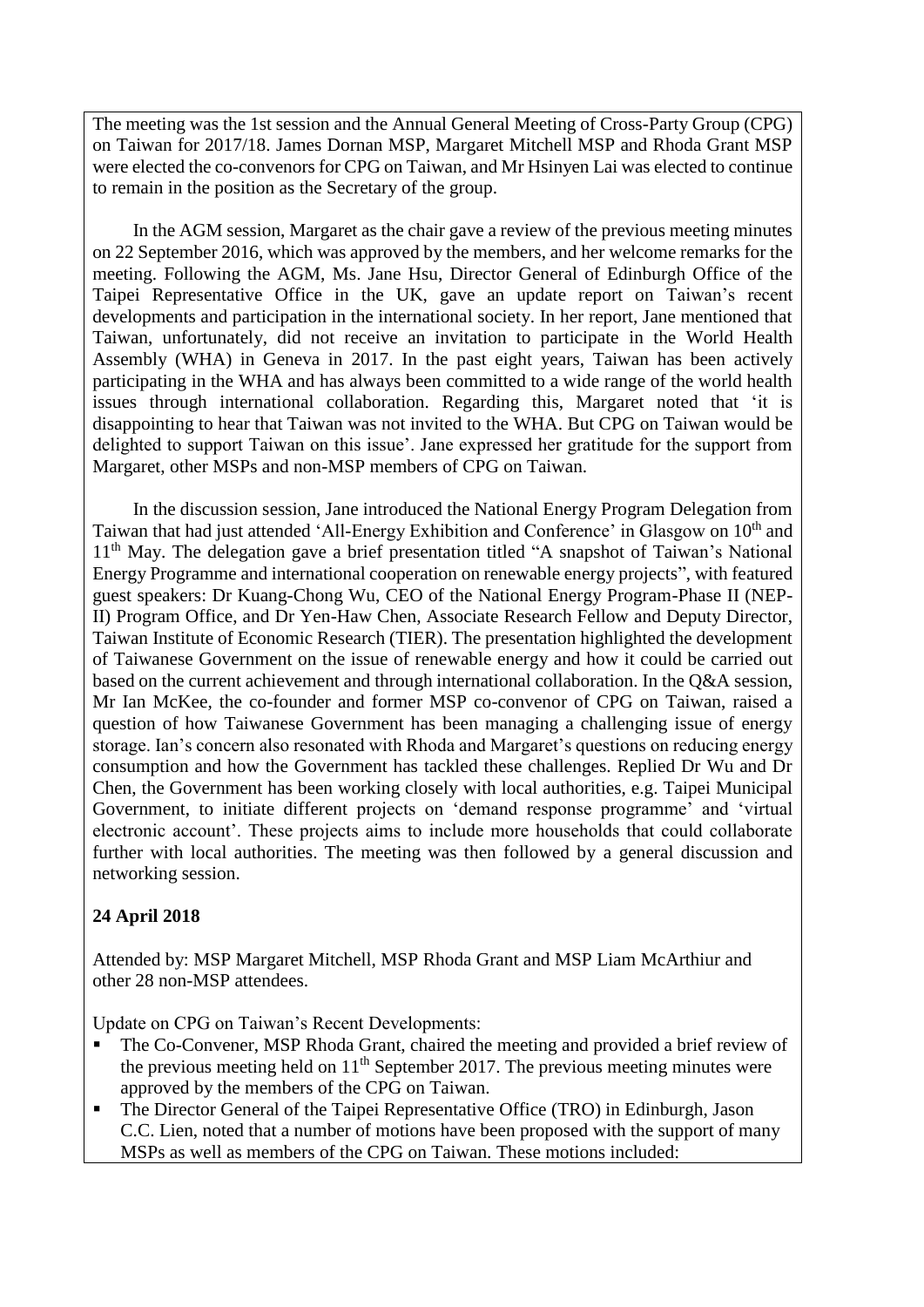- (i) Welcoming Taiwan's Constitutional Court Decision that paves way for Same-Sex Marriage.
- (ii) Recognising Taiwan's Constructive Participation in the UNFCCC
- (iii) Commending Taipei LGBT Pride Parade in 2017
- (iv) Supporting and offering of sincere condolences to the victims of an earthquake which struck Hualien, the East Coast of Taiwan, in February 2018.
- In addition to the above-mentioned motions, the Director General of TRO thanked all the friends in the Scottish Parliament who support Taiwan's participation in international affairs such as the World Health Assembly (WHA). Jason C.C. Lien noted that Taiwan will seek to take part in the WHA in Geneva next month again, hoping to contribute to international knowledge exchange in the domain of Public Health.

Guest Presentation:

■ Dr Yupin Chung gave a talk on the history of Taiwanese Tea Trade with Scotland as well as an introduction to the processes involved in tea-making in Taiwan. Her talk was complemented by Taiwanese tea-tasting and poetry-reading by Dr Ralph Moffat. The session on Taiwanese tea trade was well received.

#### General Discussion:

Thomas Tan noted that a tuberculosis case on a commercial flight has recently been reported by WHO. However, the case was reported to the People's Republic of China only. He noted that this could potentially create a loophole in relation to public health disease prevention and control as Taiwan is excluded from WHA meetings, therefore knowledge transfer and exchange is likely to fail to reach Taiwan or vice versa. MSP Rhoda Grant agreed to raise this concern to the Parliament.

# **MSP MEMBERS OF THE GROUP**

Please provide names and party designation of all MSP members of the Group.

**Conservatives:** MSP Margaret Mitchell **SNP:** MSP James Dornan MSP Clare Haughey MSP Richard Lyle **Labour:** MSP Rhoda Grant **Lib-Dem:**

MSP Liam McArthur

**NON-MSP MEMBERS OF THE GROUP**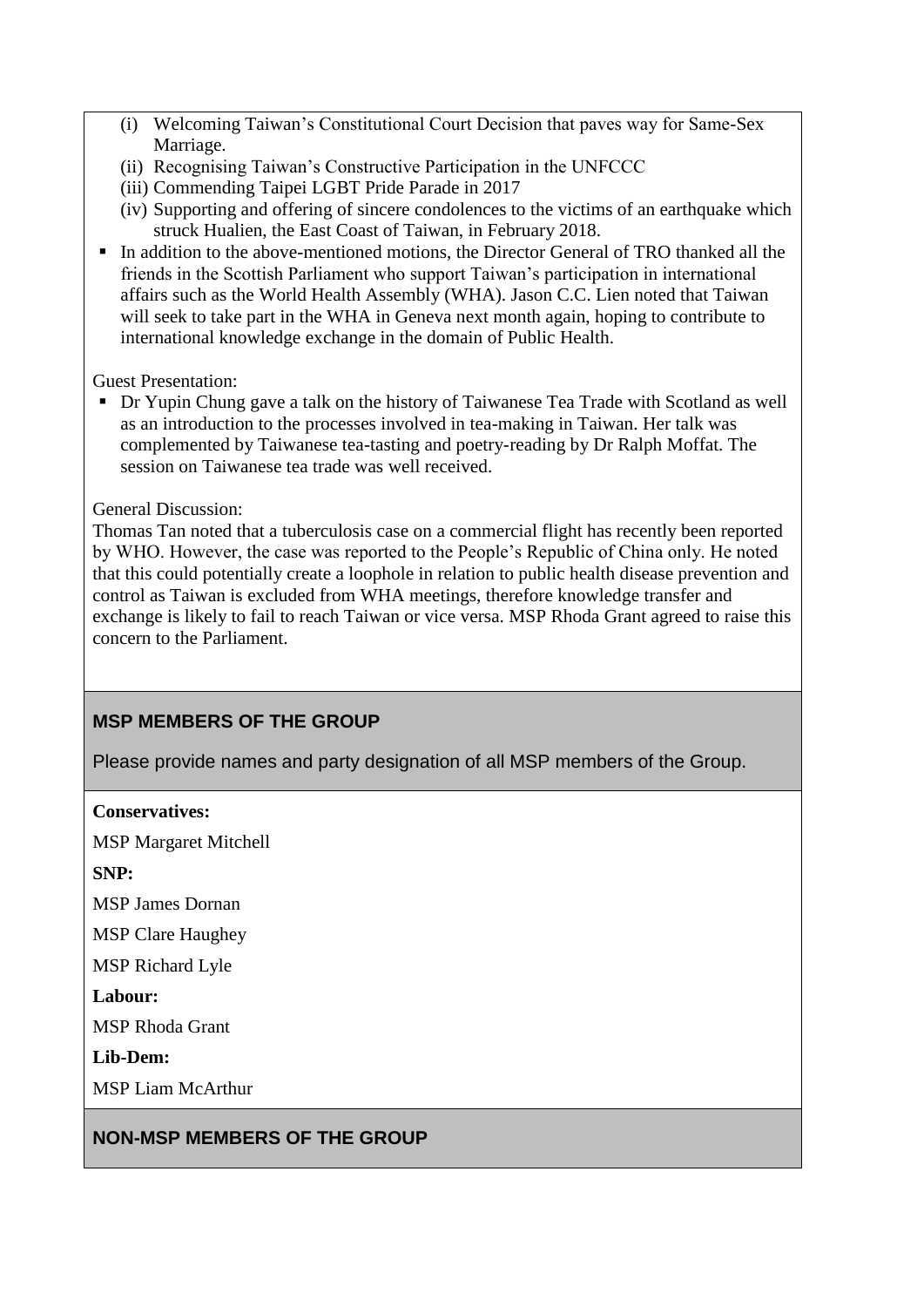For organisational members please provide only the name of the organisation, it is not necessary to provide the name(s) of individuals who may represent the organisation at meetings of the Group.

| Individuals | Blanca Kao - secretary   |
|-------------|--------------------------|
|             | Hsinyen Lai              |
|             | Alex MacKinnon           |
|             | Angel Lin                |
|             | <b>Brian McLeish</b>     |
|             | <b>Candy Lotus</b>       |
|             | Chen Burger              |
|             | Chen Yen Fa              |
|             | Chia Ling Yang           |
|             | Chimin Wu                |
|             | Chiu Wen Hsiung          |
|             | Craig Ballard            |
|             | Deirdre Kinloch Anderson |
|             | Donald Anderson          |
|             | Douglas Kinloch Anderson |
|             | Klaus Staubermann        |
|             | Gari Donn                |
|             | Hung-Chieh Chang         |
|             | <b>Ellie</b> Casson      |
|             | Emma Wheater             |
|             | Eric Milligan            |
|             | Hsien-Lin Ro             |
|             | Ian Irvin                |
|             | Ian McKee                |
|             | Isabella Morton          |
|             | Jack Lin                 |
|             | Jenny Chen               |
|             | Jhenyi Wu                |
|             | Jim Ramage               |
|             | John Kinloch Anderson    |
|             | John Leighton            |
|             | Kevin McLoughlin         |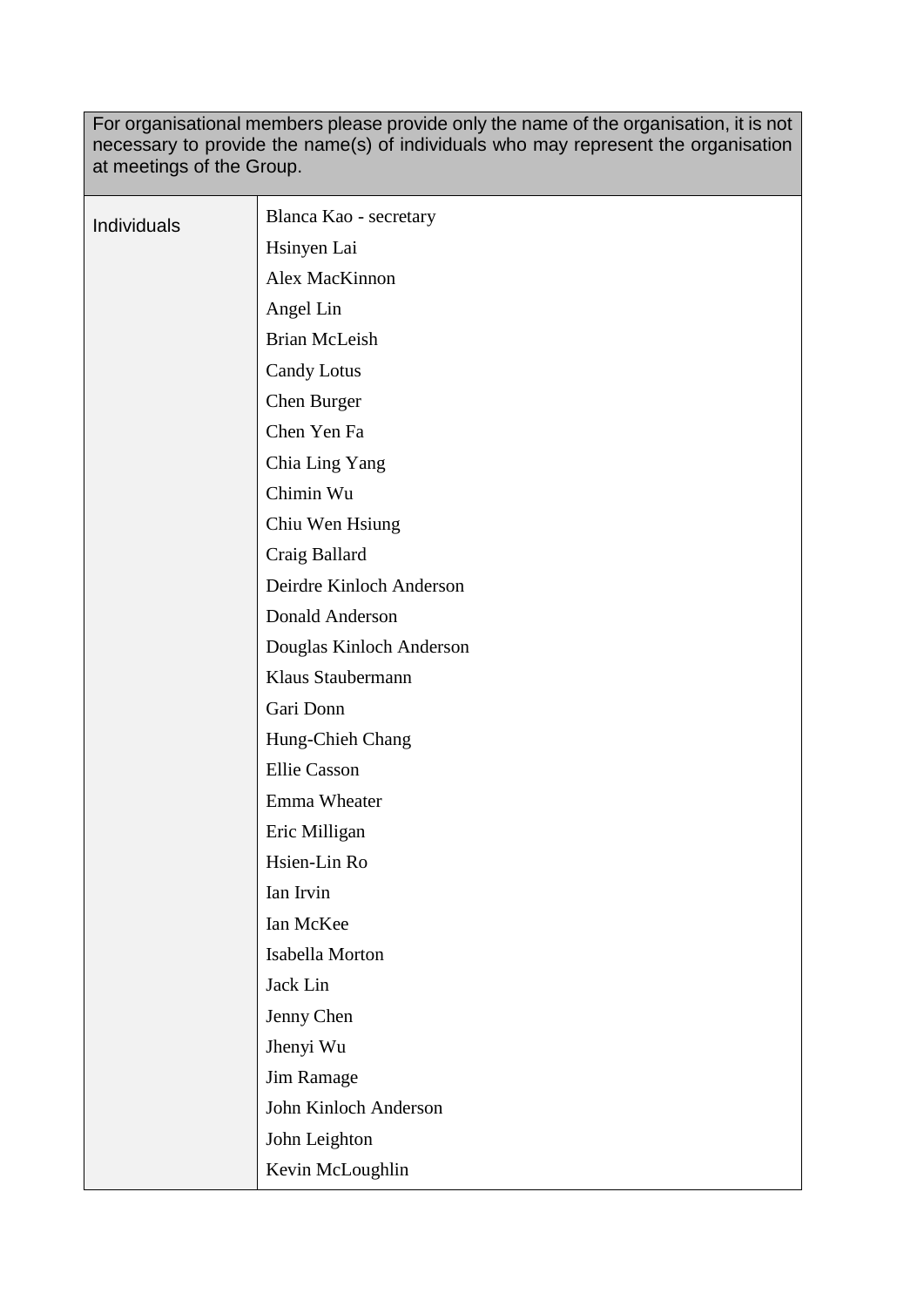|               | Li Feng Su                                              |
|---------------|---------------------------------------------------------|
|               | Lindsey Low                                             |
|               | Lisa Hsu                                                |
|               | Lord Andrew Hardie                                      |
|               | Martin Bell                                             |
|               | Martin Hunt                                             |
|               | Maya Lu Luna Schumacher-Lu                              |
|               | Martino Chan                                            |
|               | Mei Jung Fu                                             |
|               | <b>Michael Bates</b>                                    |
|               | Michael Clarke                                          |
|               | Owen Kelly                                              |
|               | Raffkas Liu                                             |
|               | Robert Mitchell                                         |
|               | Roger Huang                                             |
|               | Ron Hewitt                                              |
|               | Simon Chiu                                              |
|               | Siobhan Paterson                                        |
|               | Stephen Blackmore                                       |
|               | <b>Steve Cardownie</b>                                  |
|               | Thomas Lee                                              |
|               | Tony A.T. Shek                                          |
|               | Tuang Jung Lee                                          |
|               | Wei Lee Ger                                             |
|               | Wei Sheng Hong                                          |
|               | Wingsie Ng                                              |
|               | Winston Wu                                              |
|               | Yen Yi Lee                                              |
|               | Yi Chiao Chung                                          |
|               | <b>Mark Hughes</b>                                      |
|               | Rob Munn                                                |
|               | Toni Taylor                                             |
|               |                                                         |
| Organisations | Taipei Representative Office in the UK Edinburgh Office |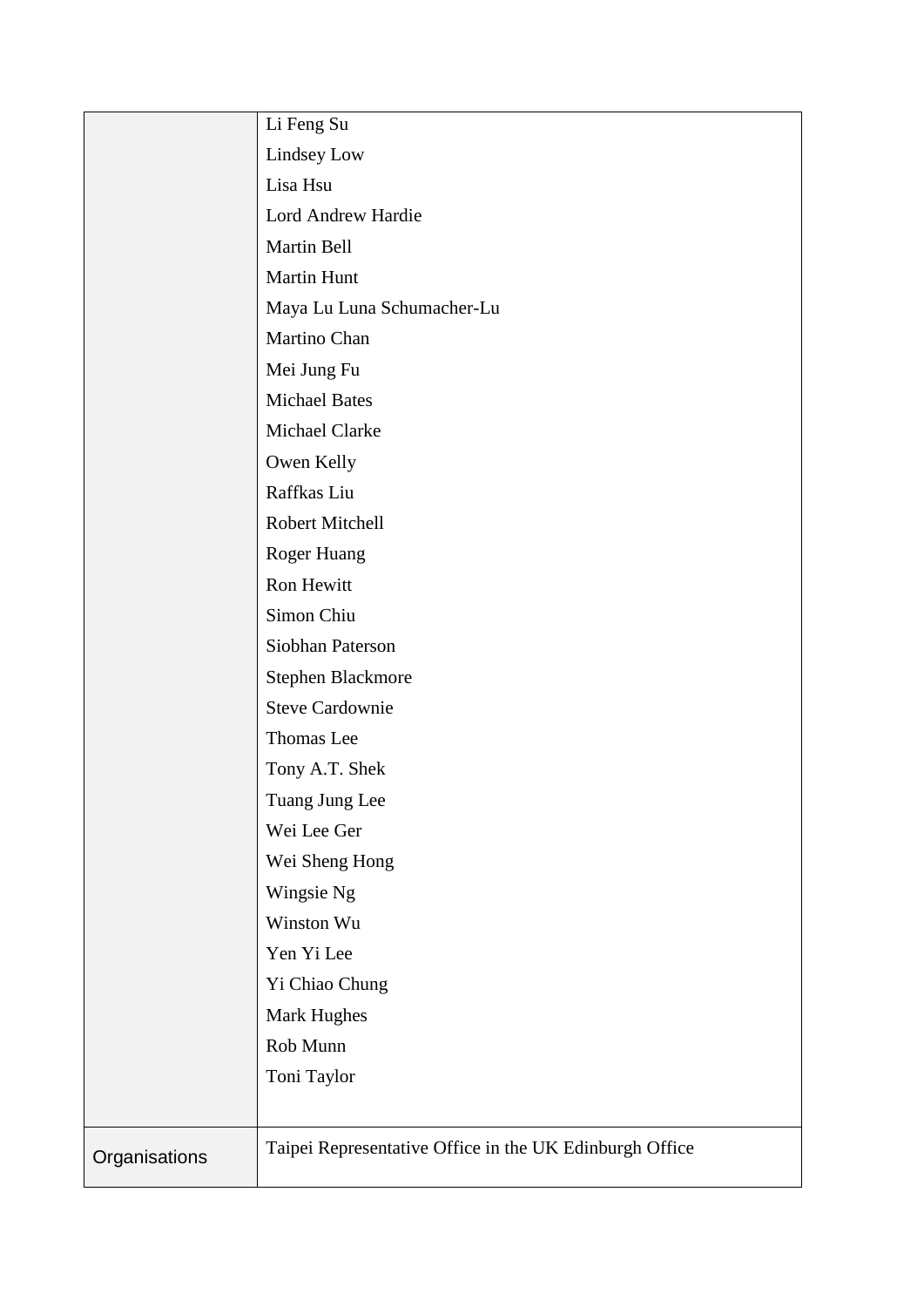|                                                                                                                                                                                                                                                                                                                                                                                             | Taiwanese Chamber of Commerce in Scotland (TCCS) |  |
|---------------------------------------------------------------------------------------------------------------------------------------------------------------------------------------------------------------------------------------------------------------------------------------------------------------------------------------------------------------------------------------------|--------------------------------------------------|--|
| <b>GROUP OFFICE BEARERS</b>                                                                                                                                                                                                                                                                                                                                                                 |                                                  |  |
| Please provide names for all office bearers. The minimum requirement is that two of<br>the office bearers are MSPs and one of these is Convener – beyond this it is a matter<br>for the Group to decide upon the office bearers it wishes to have. It is permissible to<br>have more than one individual elected to each office, for example, co-conveners or<br>multiple deputy conveners. |                                                  |  |
| Convener                                                                                                                                                                                                                                                                                                                                                                                    | Co-conveners:                                    |  |
|                                                                                                                                                                                                                                                                                                                                                                                             | <b>MSP Margaret Mitchell</b>                     |  |
|                                                                                                                                                                                                                                                                                                                                                                                             | <b>MSP James Dornan</b>                          |  |
|                                                                                                                                                                                                                                                                                                                                                                                             | <b>MSP Rhoda Grant</b>                           |  |
| <b>Deputy Convener</b>                                                                                                                                                                                                                                                                                                                                                                      | N/A                                              |  |
| Secretary                                                                                                                                                                                                                                                                                                                                                                                   | Blanca Kao                                       |  |
| Treasurer                                                                                                                                                                                                                                                                                                                                                                                   | N/A                                              |  |

# **FINANCIAL BENEFITS OR OTHER BENEFITS RECEIVED BY THE GROUP**

Please provide details of any financial or material benefit(s) received from a single source in a calendar year which has a value, either singly or cumulatively, of more than £500. This includes donations, gifts, hospitality or visits and material assistance such as secretariat support.

Details of material support should include the name of the individual providing support; the value of this support over the year, an estimate of the time spent providing this support and the name of the organisation that this individual is employed by / affiliated to in providing this support.

Groups should provide details of the date on which the benefit was received, the value of the benefit and a brief description of the benefit.

If the Group is not disclosing any financial information please tick the box to confirm that the Group has considered the support received, but concluded it totalled under the threshold for disclosure (£500). **X**

# **SUBSCRIPTION CHARGED BY THE GROUP**